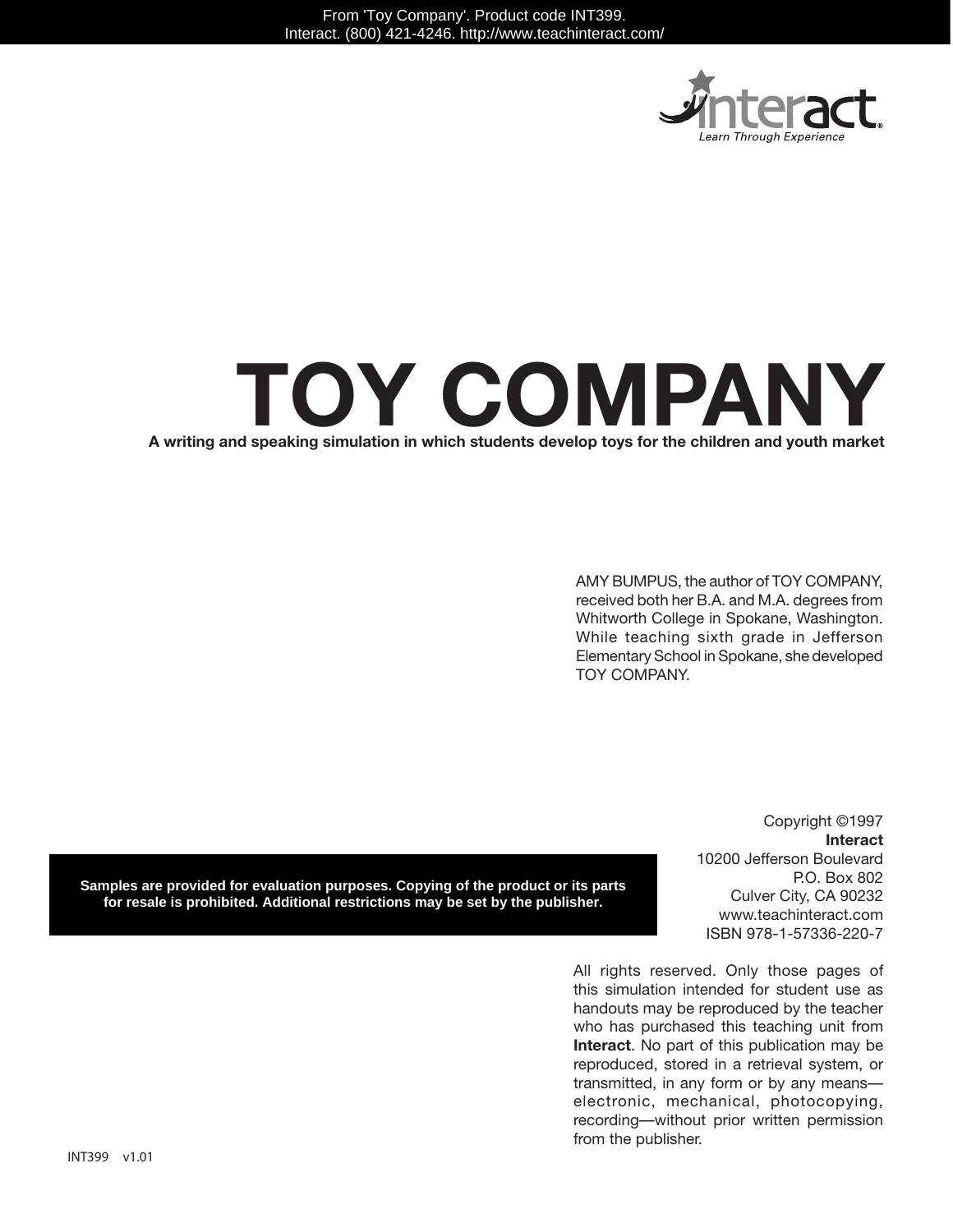## **PURPOSE**

In Toy Company students face a situation in which they must learn and demonstrate how they can write and speak descriptively and persuasively. Your students are upper level managers in a toy company. As teacher you are the CEO, the chief executive officer. As the simulation unfolds, everyone realizes the importance of writing and speaking skills. Throughout the unit students have opportunities to refine these writing and speaking skills as they learn them. Specifically, students will experience the following:

#### **Knowledge**

- 1. how a company must have a mission statement and structure
- 2. why skills important for success in school are also important for success in the business world
- 3. why working in a group often stimulates the flow and refinement of ideas
- 4. what the process is by which something moves from idea stage to product development

### **Attitudes**

- 1. appreciation of descriptive speaking and writing
- 2. desire to develop the power that results from forceful, persuasive speaking and writing
- 3. satisfaction that comes from developing an idea and seeing it through to completion
- 4. acceptance of the amount of time it takes a group to process an idea and then move it along until it becomes a finished product
- 5. pride in growing confidence in public speaking skills

#### **Skills**

- 1. contributing as a part of a team to achieve a common goal
- 2. writing and speaking descriptively
- 3. writing and speaking persuasively
- 4. drawing conclusions based on observations
- 5. speaking willingly in front of a group of peers—without having to be coaxed to do so
- 6. applying creative and imaginative thinking to a "real world" setting

... growing confidence in public speaking skills ...

66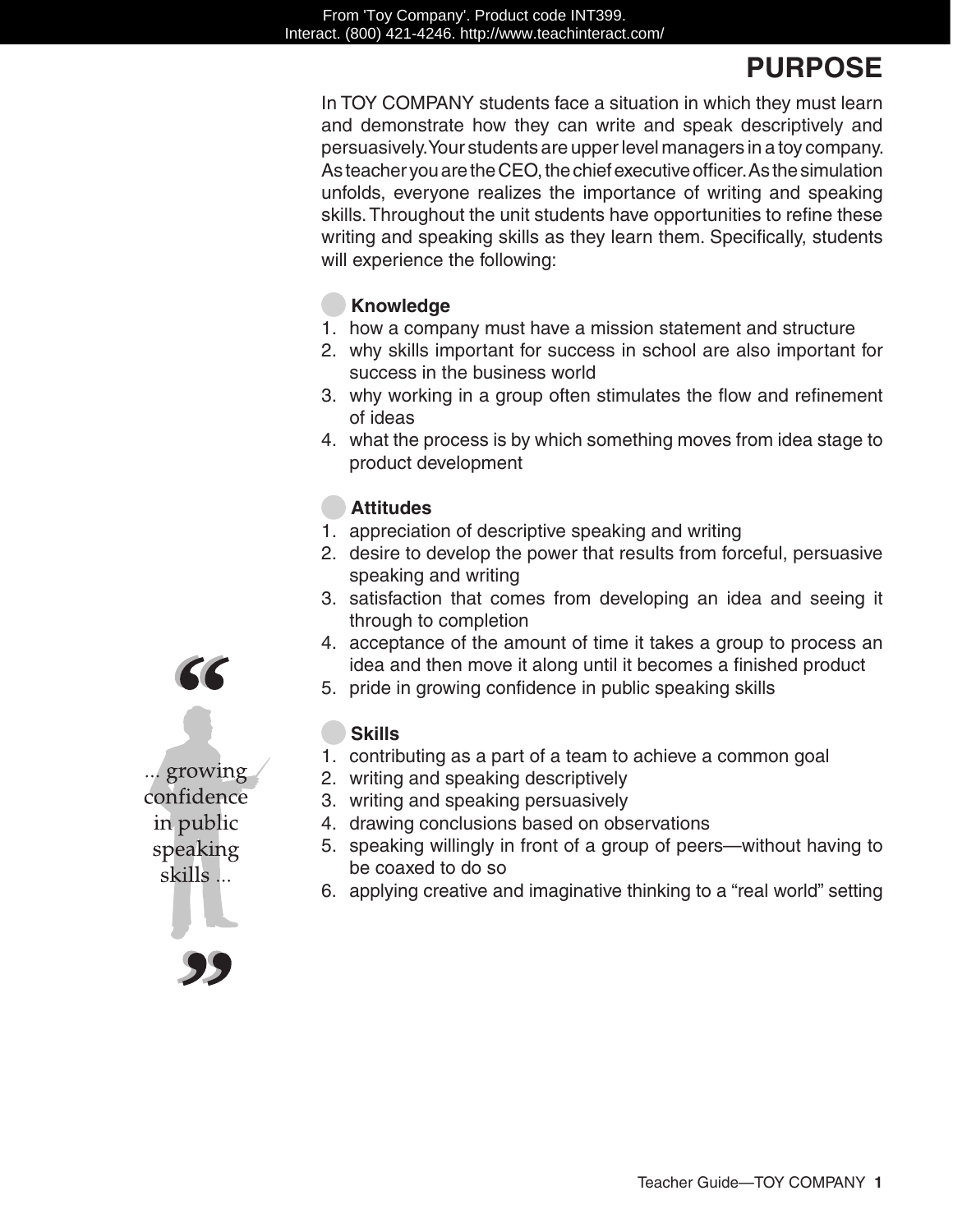## **Overview** - 1

Getting organized The focus of Toy Company is on descriptive and persuasive speaking and writing. Focusing on these skills in a simulation allows the students to learn and apply useful skills while they are having fun. TOY COMPANY begins as students are divided into cooperative units known as project groups. Each group has three to five members, with four being ideal. Each member in a group receives a title and job description.

**Creating a new company** Students first read page 1 of their Student Guides. You then explain to them that a wealthy business woman named A. C. Bumpus is beginning a new toy company, more broadly based



#### Peaceful toys ... Peaceful children ... Peaceful world

We dedicate ourselves to creating toys which will bring the world's children closer together and thus help make a safer world for children yet to come.

than her successful bicycle company. She expects her new managers (your students) to work with you, their **CEO**  (**C**hief **E**xecutive **O**fficer) to make some key first decisions. Your class then works as a sort of "committee of the whole" and creates, with your guidance, a company **name**, **mission statement**, **logo**, and **motto** such as those for the imaginary company on the left. These four elements they create reflect their new company expectations for both the products they will design and for the employees

who manage the company. Having created the four elements, the class next decides what kind of toys they will be design, produce, and sell.

**Brainstorming for ideas** Next, working in their separate project groups, students brainstorm different toy ideas. Once the group agrees on an idea, students begin placing their idea on paper. They first write a description of their toy, both what it looks like and what it does.

**Gathering key information** Students now are taught how to gather information from reading printed material, from making observations, and from interviewing people. They use the simulation's prepared forms while acquiring this information. Then, working in project groups, they prepare a presentation to be given at a company board meeting.

**Showing prototypes** Having the groups show a non-working prototype



... how to gather information ...

*"*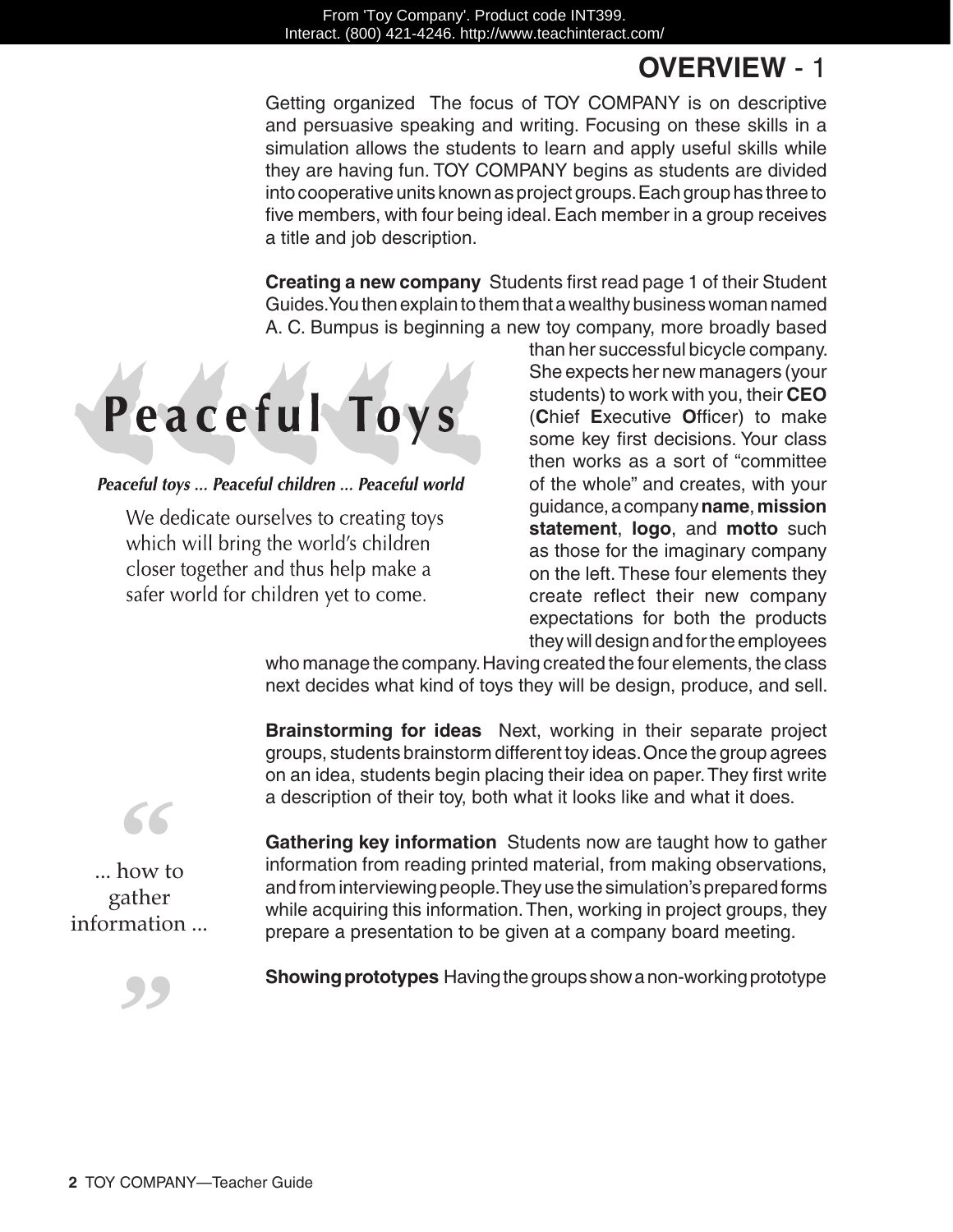## **Overview** - 2

is very effective during the description part of the presentation. Since not all toy ideas can be developed this way because of difficulty in acquiring materials and/or tools, time for this is not discussed in the Daily Directions, but it should be easy to find time for the students to create a prototype if creating one is possible. *Having a non-working prototype of the toy can be a very valuable part of the board meeting presentation and the trade show promotion. I highly recommend including this as a part of the student's learning–if possible.*

**Making group presentations** Groups are responsible for developing a presentation that highlights their product's top three selling points. At least one of the points must be based on market research that the group has conducted. After members have organized the top three selling points into a persuasive essay, they begin practicing for the presentation. Students are taught that the purpose of the presentation is to demonstrate the toy's potential to be a top selling toy. Each member of the group must assume responsibility for at least one part of the presentation. Groups are encouraged to consider presenting visual aids, such as a diagram of the product or a graph of the market survey information.

**Holding the trade show** TOY COMPANY culminates with a trade show. This is the opportunity for the students to showcase their work for their parents, other students, other teachers and your principal, as well as local media. Those attending the trade show will act as toy buyers who come to the show to order toys for the upcoming year. Each project group sets up a booth in a large room. During the trade show, the students display the prototype of their toy and any other visual aids used during the board meeting. As visitors stop by each booth, students give them brief information about the product and the product's selling points. After the visitors have seen all the booths, they place their "orders" for the three toys that they feel will be most successful in the marketplace. These orders are tallied, with a reward/ bonus (which you determine) going to the groups responsible for the top-selling toys.

... that highlights their product's top three selling points ...

*"*

*"*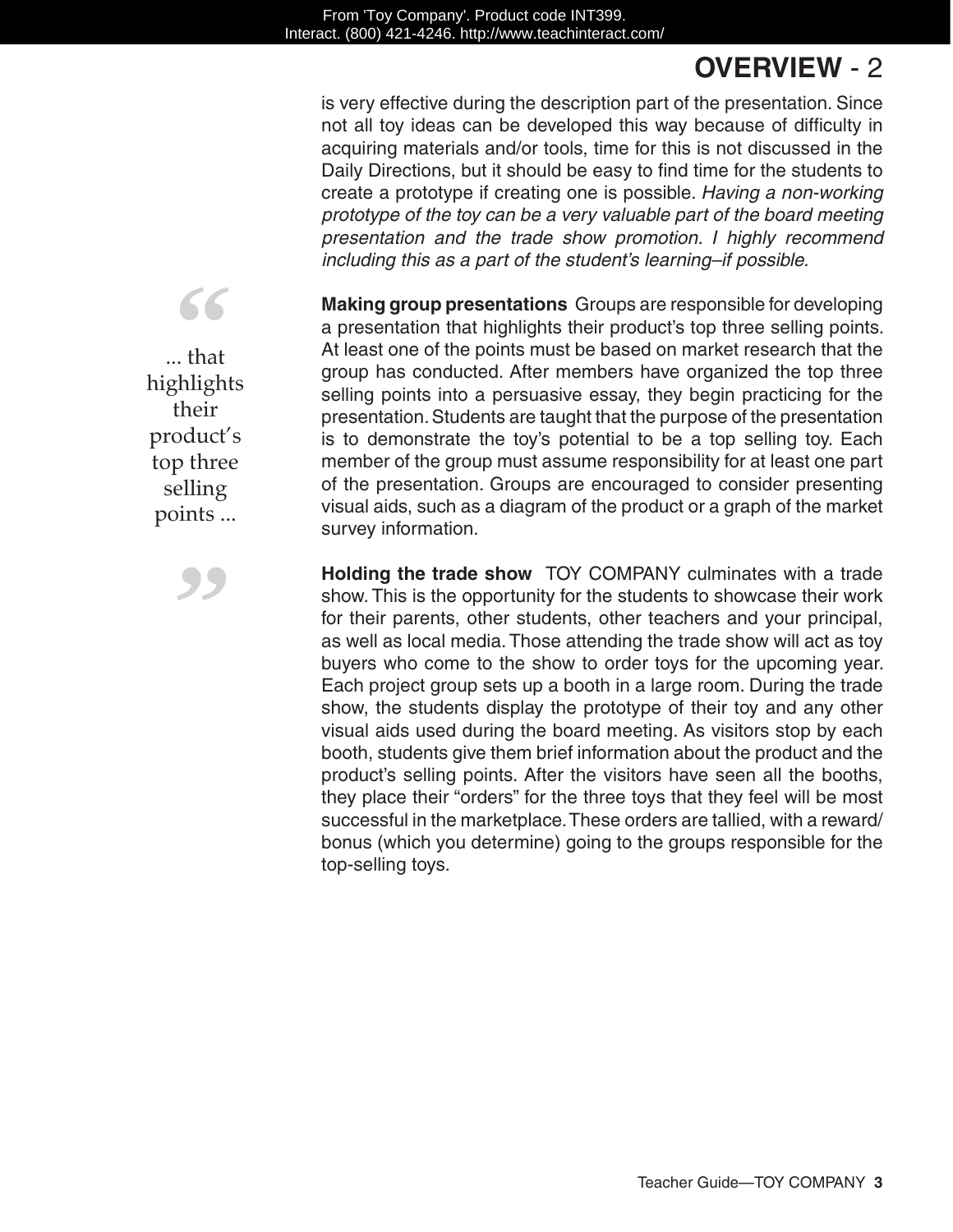# **Teacher Role** - 1

**CEO** You, the teacher, are the chief executive officer (CEO) of the Toy Company. The nature of this simulation allows your students to get very excited and involved. This excitement provides a special learning opportunity. The more you, as the teacher, encourage this enthusiasm, the greater the potential for learning.

**Cooperative groups** Because working in cooperative groups is an important part of TOY COMPANY, it is important that the groups be carefully put together. Making students aware, from the very beginning, of individual as well as group responsibilities will help set the stage for success. Students have the "real life" opportunity to work with others to accomplish a common goal. TOY COMPANY provides an excellent opportunity to teach this skill. The end product of each group—the presentation—will be most successful and effective if each group member meets the expectations.

**Writing effectively** Teaching students to write and speak persuasively and descriptively is the main purpose of this simulation. The persuasive writing format is adapted from the **FIRST STEPS** writing program which Interact publishes. The introductory paragraph is a brief description of the product. Each of the next three paragraphs details a selling point and supports that selling point with facts. The final paragraph is a summary emphasizing the toy's strongest selling point.



**9-Tab Personal Notebook**

1: Introduction

- 2:Narrative Essay
- 3: Autobiographical Incident Essay
- 4: Report of
- Information Essay
- 5: Pesuasive Essay
- 6: Contrast Essay
- 7: Problem Solving Essay
- 8: Special Applications
- 9: Appendices



*You should choose which individuals join each group of 4–5 students. Try for personality, ethnic, boy-girl, and ability blends which you sense will work together best.*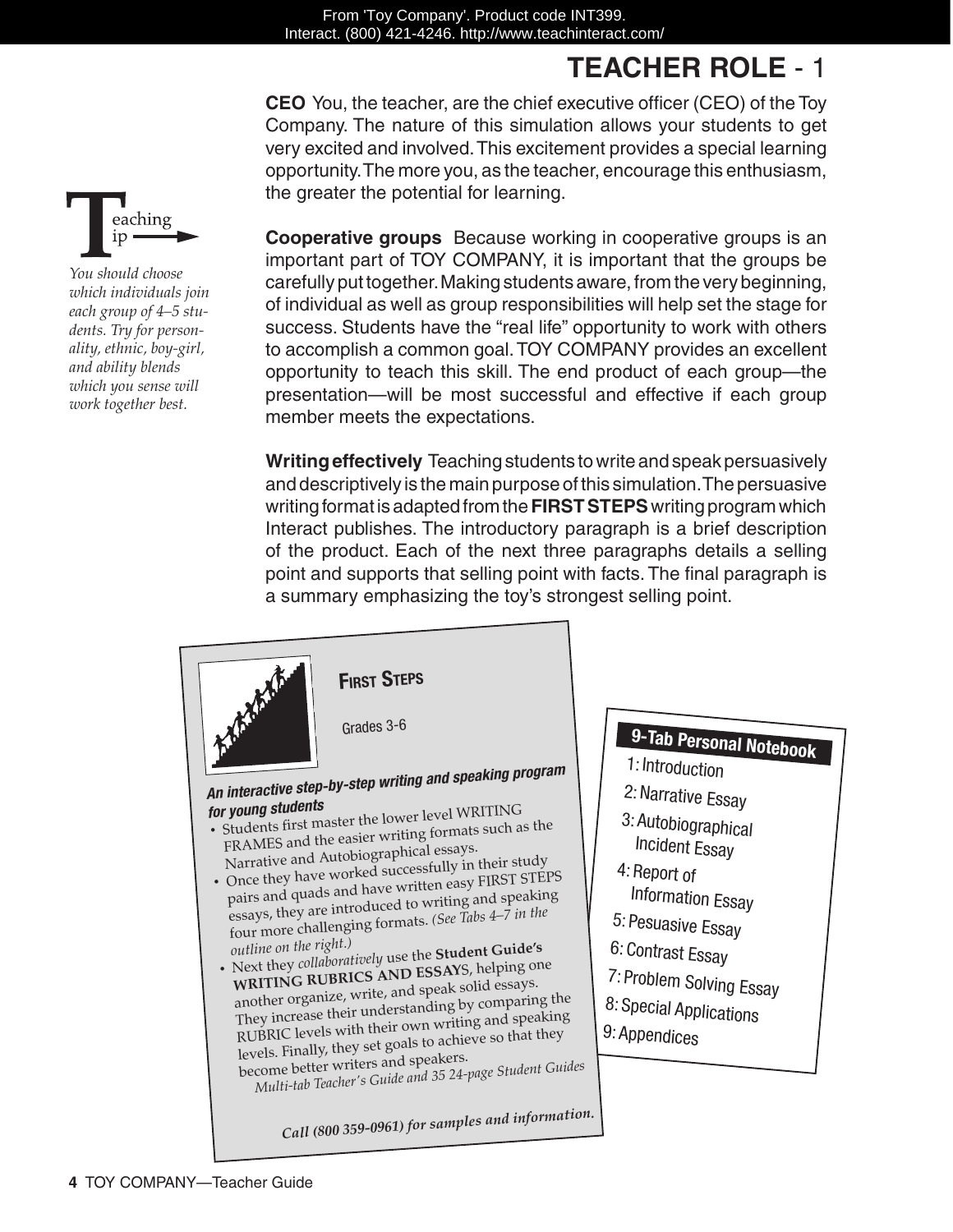## **Teacher Role** - 2



*See that students practice all these skills: projecting by lowering their voices and speaking from the diaphragm ... achieving good stance and eye contact ... speaking from (not reading from) an outline. (You must model these skills continually—particularly whenever you are role-playing the company CEO.)* 

**Speaking effectively** Spend considerable time building students' confidence that they can speak in front of a group. Students are often expected to speak without ever having been taught how to do so.

*Of course, throughout the day whenever students are playing the TOY COMPANY simulation, your speech and demeanor must reflect an accomplished, "tough love" CEO who wishes to help employees do their best both for their company and for themselves.*



*You get to dress up a day in advance of the big board meeting in "power clothes" to model for your students how boys as well as girls must "dress for success" during the board meeting.*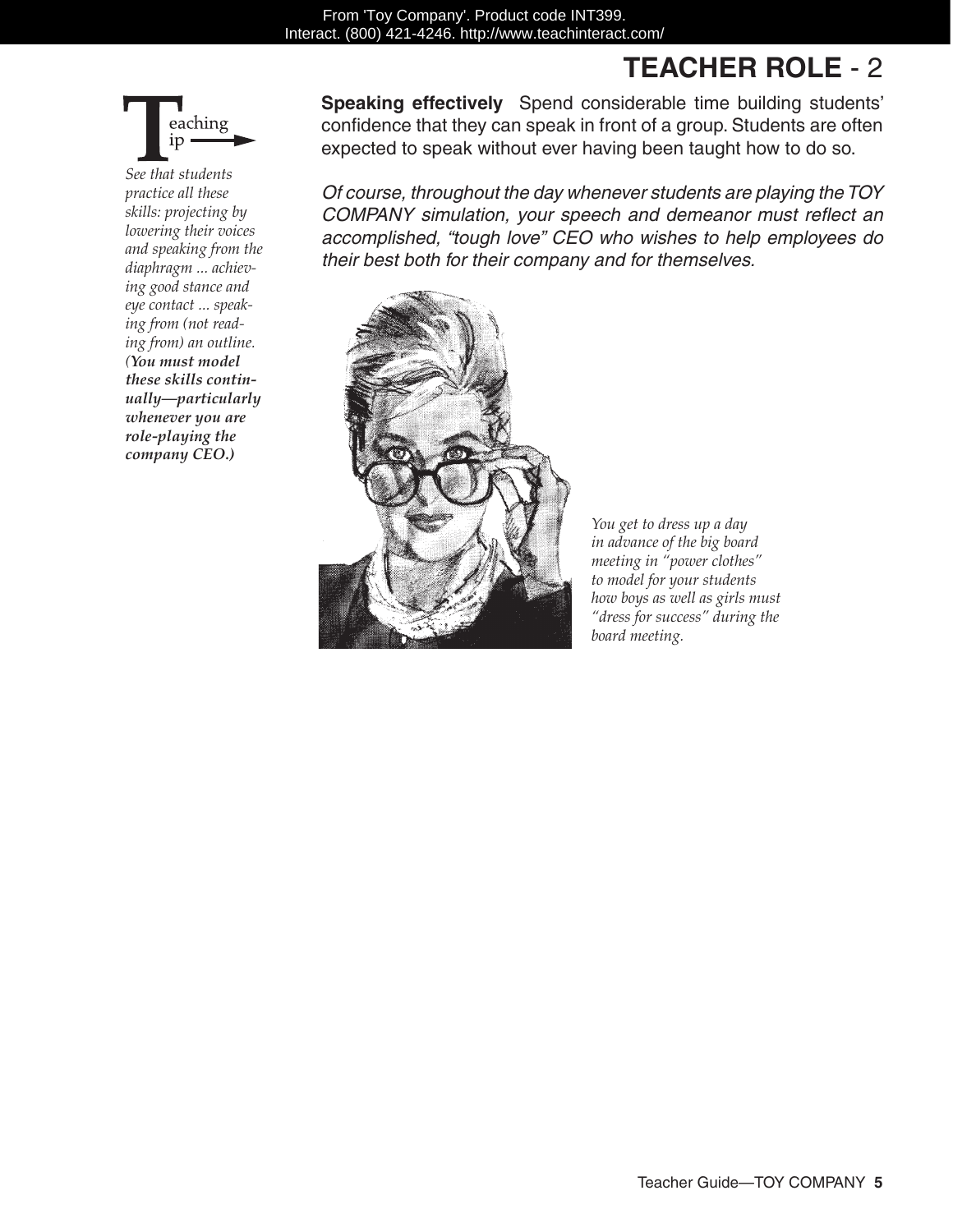# **SET UP DIRECTIONS** - 1

Before you begin to teach this simulation, prepare in the following ways:

- 1. **Initial understanding** Read through this Teacher Guide and the Student Guide before introducing TOY COMPANY to your class. When you introduce the simulation, be prepared to give the class a "picture" of what it will be like. The more clearly you can explain the simulation, the easier it will be to help get the class excited about the project.
- 2. **Time allowance** Plan for how many days you have to give to the simulation. The unit outline calls for a total of 18 days. See the UNIT TIME CHART on page 13. Each day of instruction should take about one hour. Of course, a teaching week often is interrupted; consequently you may not get all the time for TOY COMPANY that you had planned for 5-day sequences. Consider allowing for at least two days more than the 18 days provided for in the UNIT TIME CHART.
- 3. **Handouts and Display copies** Pages 29-48 are "master" pages. You duplicate certain ones for handouts to students or to their project groups; you duplicate others to use in order to make display copies. Here is a suggested plan so that you can have this task completed before the simulation begins:

| <b>Handouts</b><br>(Duplicate the number in parentheses.) | <b>Overlays</b><br>(Duplicate 1 copy) |
|-----------------------------------------------------------|---------------------------------------|
|                                                           | M1<br>Company name, motto, etc.       |
|                                                           | M2 Peaceful Toys Co.                  |
| M3 (class set)                                            | M3 ID Badge                           |
| M4 Brainstorming Ideas (2 per group)                      |                                       |
| M5 Pros and Cons (1 per student)                          |                                       |
| M6 Pre-Write Notes (1 per group)                          |                                       |
|                                                           | <b>M7</b> Product Description         |
| M8 Product Review (1 per group)                           |                                       |
| M9 Performance Review (1 per group)                       |                                       |
|                                                           | M10 Market Survey                     |
| Observation Form (1 per group)<br>M11                     |                                       |
| M <sub>12</sub> (1 per group)                             | M12 Graph Examples                    |
|                                                           | M13 Persuasive Essay Model            |
| M14 (3-4 copies for "artistic" students)                  | M14 Trade Show Invitation             |
| M15 Presentation Review (1 per group)                     |                                       |
| M16 Board Meeting Notes (2 per student)                   |                                       |
|                                                           | M17 Trade Show Diagram                |
| M18 (number attending the Trade Show)                     | M18 Buyer's Register                  |
| M19 Group Evaluation (1 per group)                        |                                       |
| M20 Individual Assessment (1 per student)                 |                                       |



*Whenever a "master" is referred to in TOY COMPANY teaching directions, it is labeled in bold ink (e.g, M19 = Master 19).*

*The comments on the right suggest which masters to use as handouts and which to use as display copies. Of course, you may duplicate any master for both uses if you wish.*

*Note well: In the Handouts column the number in parentheses following the master # represents how many you should duplicate for handouts either to each student or to each project group.*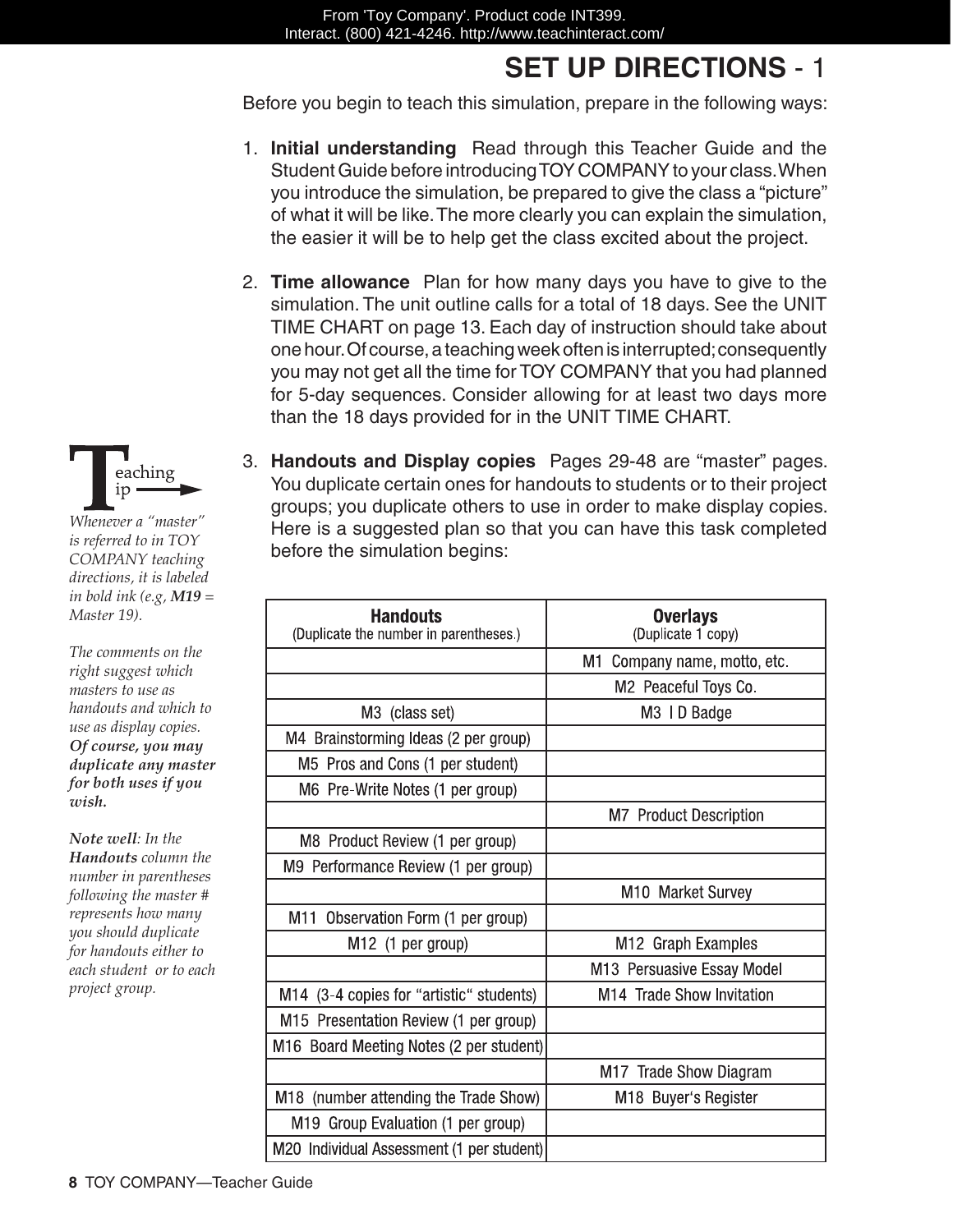## **SET UP DIRECTIONS** - 2

4. **ID badges** Students love wearing ID badges. The directions for creating them are quite specific on master 3. However, you can have students create them any way you wish if you desire to change the model given. Above all, see that the badges are large enough to be seen from a distance. *Encourage project group members to help one another do an A #1 job!*

#### 5. **Supplemental materials**

- a. Gather some catalogs with both good and bad examples of product descriptions. Showing students examples of product descriptions from a catalog helps to reinforce the purpose of writing a good product description.
- b. If you have access to any surveys, bring them in to share with the class.
- c. Additionally, if your school has a mission statement, it may be very interesting for the students to become aware of it.
- 6. **Board meeting** If possible, make arrangements for other facilities for the board meeting and the trade show. The board meeting will be more realistic if it can be held in another room. The trade show can take place in the classroom, a hallway, or a multipurpose room.
	- a. **Room arrangement** Set up the room in such a way that all students can easily see the front of the room. If you are using your classroom, work to make it as different from everyday as possible. If you are in another room, either desks or tables (e.g. in a lunch room) will work fine. Below is a suggested room arrangement. If a podium is available, it can help students' presentations. However, *if you plan to use a podium, have the students practice with it prior to the board meeting. This same guideline applies if a microphone is to be used.*





*Your board meeting will seem even more official if it can take place in a room other than your classroom.*